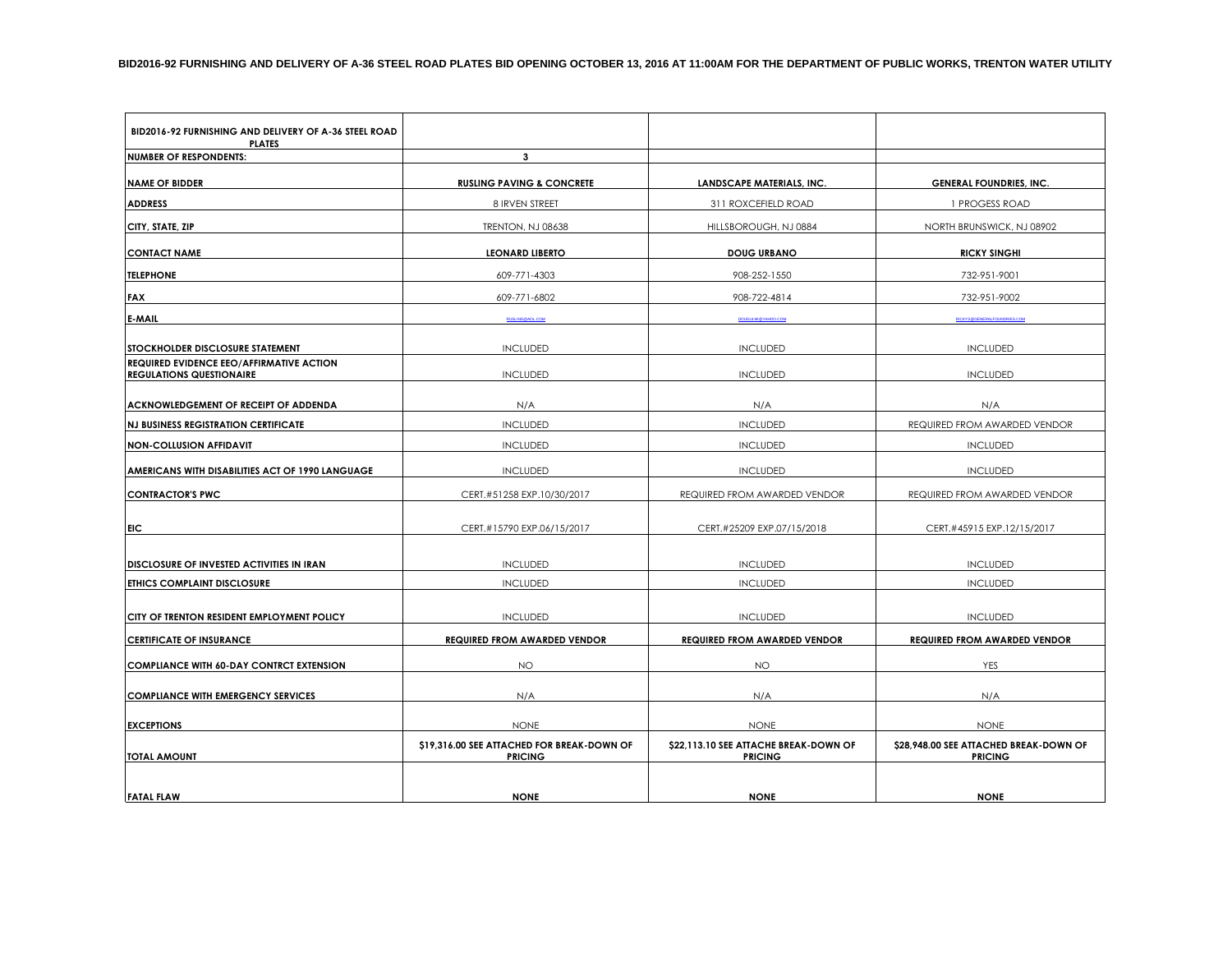# Trenton Water Works - 2017 A-36 Steel Road Plate Order Specifications & Bid Proposal

### **Bid Proposal**

The undersigned proposes to furnish all materials per the specifications & drawing and deliver to the Trenton Water Works Cortland Street Yard in accordance with the following sizes and quantities:

| Item<br>#      | Material Description                                         | Qty            | Unit | Unit Price     | Total      |
|----------------|--------------------------------------------------------------|----------------|------|----------------|------------|
| $\mathbf{r}$   | 1 inch x 8 feet x 6 feet plate A-36 Carbon Steel Road Plate  | 3              | Each | $s_{1292}$     | \$<br>3876 |
| $\overline{c}$ | 1 inch x 9 feet x 7 feet plate A-36 Carbon Steel Road Plate  | $\overline{2}$ | Each | \$             | \$         |
| 3              | 1 inch x 10 feet x 8 feet plate A-36 Carbon Steel Road Plate | $\overline{2}$ | Each | $s_{\supset}$  |            |
| $\overline{4}$ | 1 inch x 12 feet x 8 feet plate A-36 Carbon Steel Road Plate | 3              | Each | \$             |            |
|                |                                                              |                |      | Grand<br>Total |            |

Bids shall be awarded based on the lowest responsible and responsive bid meeting the specifications.

Submitted by:

**Rusling paving** 

(Company Name)

(Signature)

(Printed Name) Leonard Liberto

(Person to Contact, Please Print)

Leonard Liberto

(Telephone / Email)

609-771-4303 Rusling@aol.com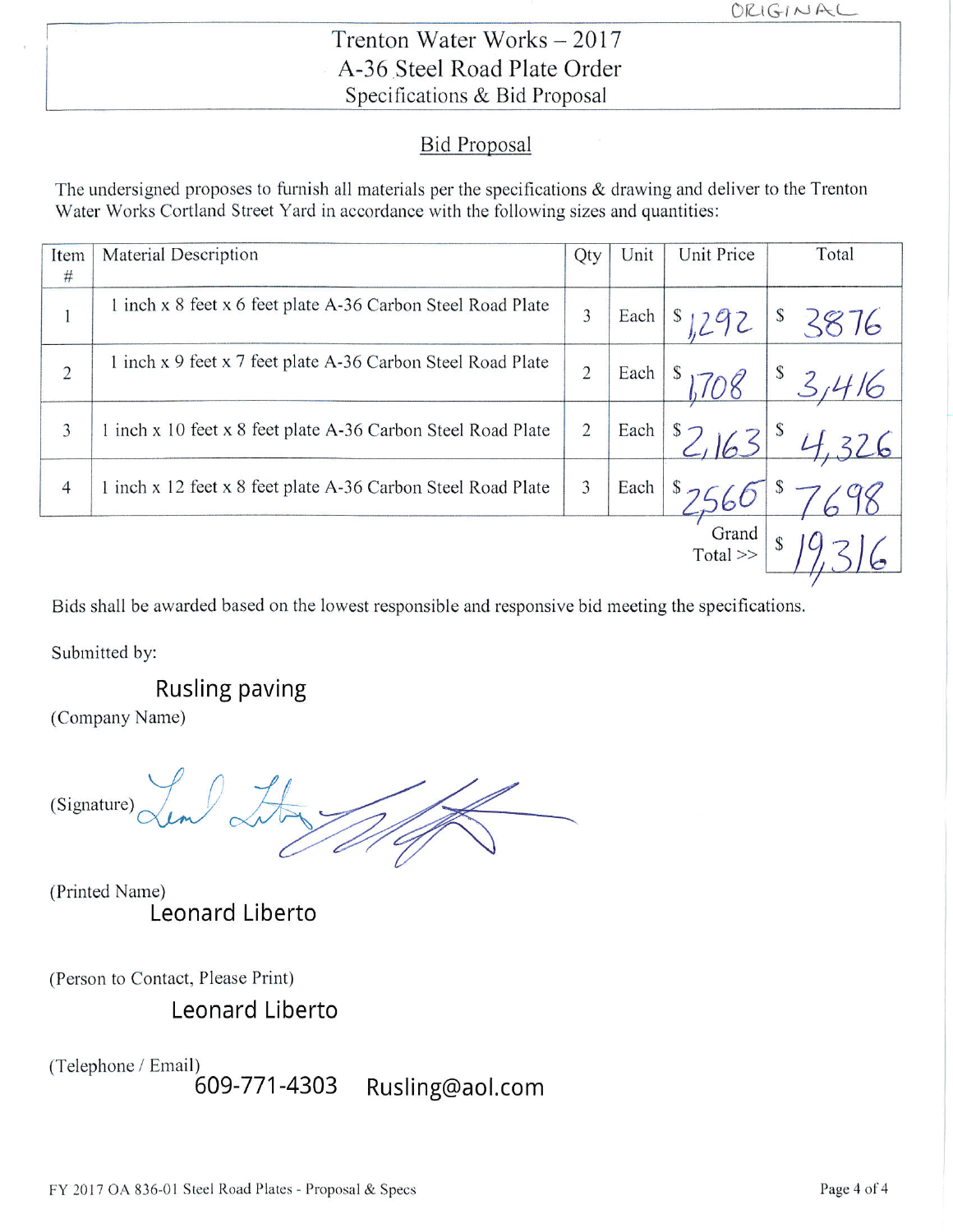### Trenton Water Works - 2017 A-36 Steel Road Plate Order Specifications & Bid Proposal

#### **Bid Proposal**

The undersigned proposes to furnish all materials per the specifications & drawing and deliver to the Trenton Water Works Cortland Street Yard in accordance with the following sizes and quantities:

| ftem<br>$\frac{11}{14}$ | Material Description                                         | Qty:                        | Unit $\frac{1}{2}$ | Unit Price           | Total                   |
|-------------------------|--------------------------------------------------------------|-----------------------------|--------------------|----------------------|-------------------------|
|                         | 1 inch x 8 feet x 6 feet plate A-36 Carbon Steel Road Plate  | 3                           | Each               |                      | $5/743.75$ $5731.25$    |
| $\overline{.}$          | 1 inch x 9 feet x 7 feet plate A-36 Carbon Steel Road Plate  |                             | Each               |                      | 2,038.6584,077.30       |
| 3                       | inch x 10 feet x 8 feet plate A-36 Carbon Steel Road Plate   | $\sqrt{2}$                  |                    |                      | Each 2372.45 \$4,744.90 |
| $\overline{1}$          | 1 inch x 12 feet x 8 feet plate A-36 Carbon Steel Road Plate | $\mathcal{L}_{\mathcal{L}}$ | Each               |                      | 2,686.55 8,059.65       |
|                         |                                                              |                             |                    | Grand<br>Total $\gg$ | 22,113.10               |

Bids shall be awarded based on the lowest responsible and responsive bid meeting the specifications.

Submitted by:

(Company Name) LAHDSCAPE MATERIALS INC.

(Signature) Douglas Usbaro

(Printed Name) DOUGLAS URBAND

(Person to Contact, Please Print) Doug URBANO

(Telephone Email) 908-252-1550 dougukmIQ yAROO.COM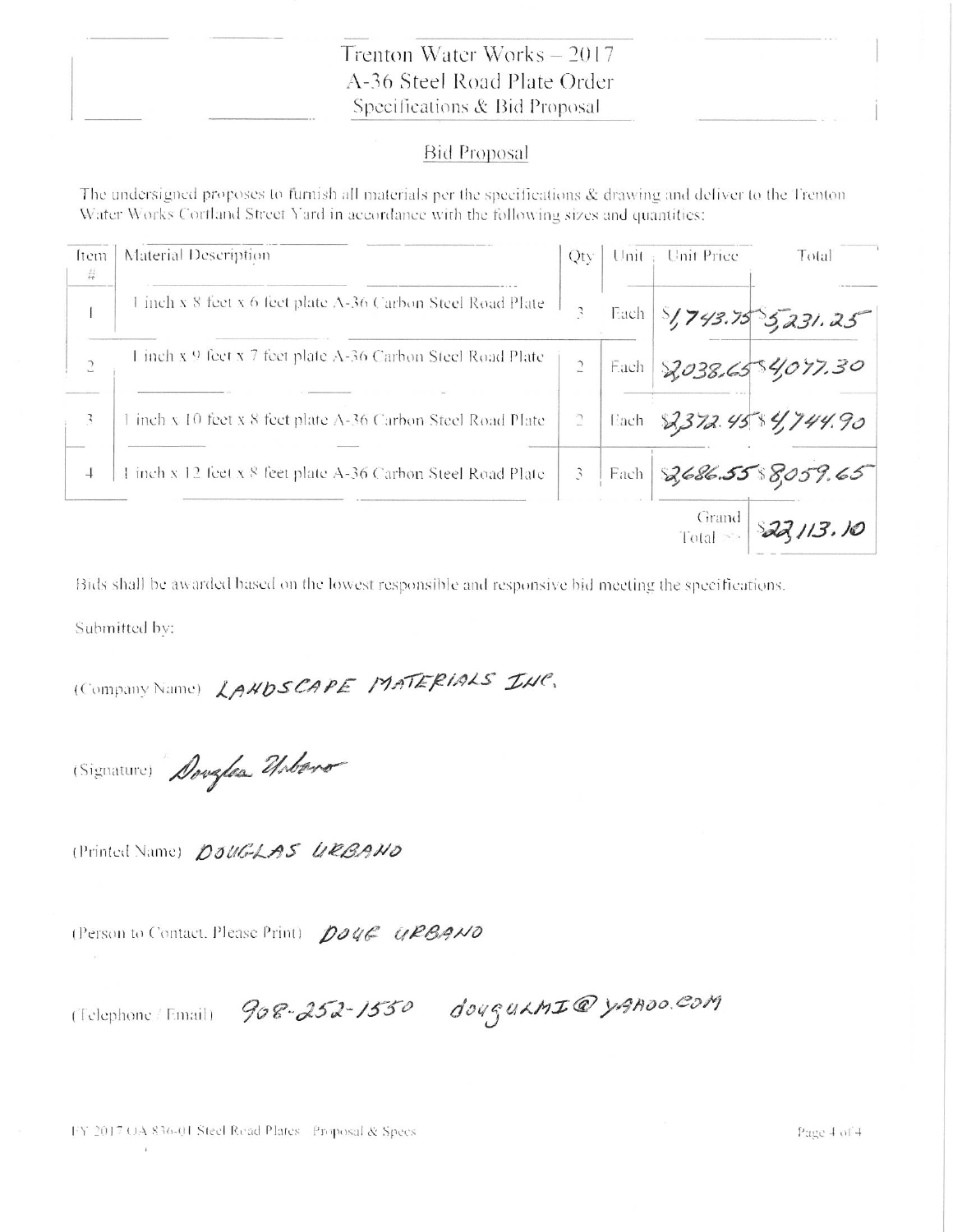## Trenton Water Works - 2017 A-36 Steel Road Plate Order Specifications & Bid Proposal

## **Bid Proposal**

The undersigned proposes to furnish all materials per the specifications  $\&$  drawing and deliver to the Trenton Water Works Cortland Street Yard in accordance with the following sizes and quantities:

| Item<br>#      | Material Description                                         | Qty            | Unit | Unit Price           | Total      |
|----------------|--------------------------------------------------------------|----------------|------|----------------------|------------|
| 1              | 1 inch x 8 feet x 6 feet plate A-36 Carbon Steel Road Plate  | 3              | Each | \$1936               | \$5808.00  |
| $\overline{c}$ | 1 inch x 9 feet x 7 feet plate A-36 Carbon Steel Road Plate  | $\overline{c}$ | Each | \$2540               | S5080.00   |
| 3              | 1 inch x 10 feet x 8 feet plate A-36 Carbon Steel Road Plate | $\overline{2}$ | Each | \$3225               | s6,450.00  |
| $\overline{4}$ | 1 inch x 12 feet x 8 feet plate A-36 Carbon Steel Road Plate | 3              | Each | \$3870               | S11,610.00 |
|                |                                                              |                |      | Grand<br>$Total \gg$ | s28,948.00 |

Bids shall be awarded based on the lowest responsible and responsive bid meeting the specifications.

INC.

Submitted by:

(Company Name)

(Signature)

(Printed Name)

RICKY SINGH.

GIENERAL FOUNDRIES

(Person to Contact, Please Print)

RICKY SINGH

(Telephone / Email)

732-951-9001 | rickys@generalfoundries. Com

FY 2017 OA 836-01 Steel Road Plates - Proposal & Specs